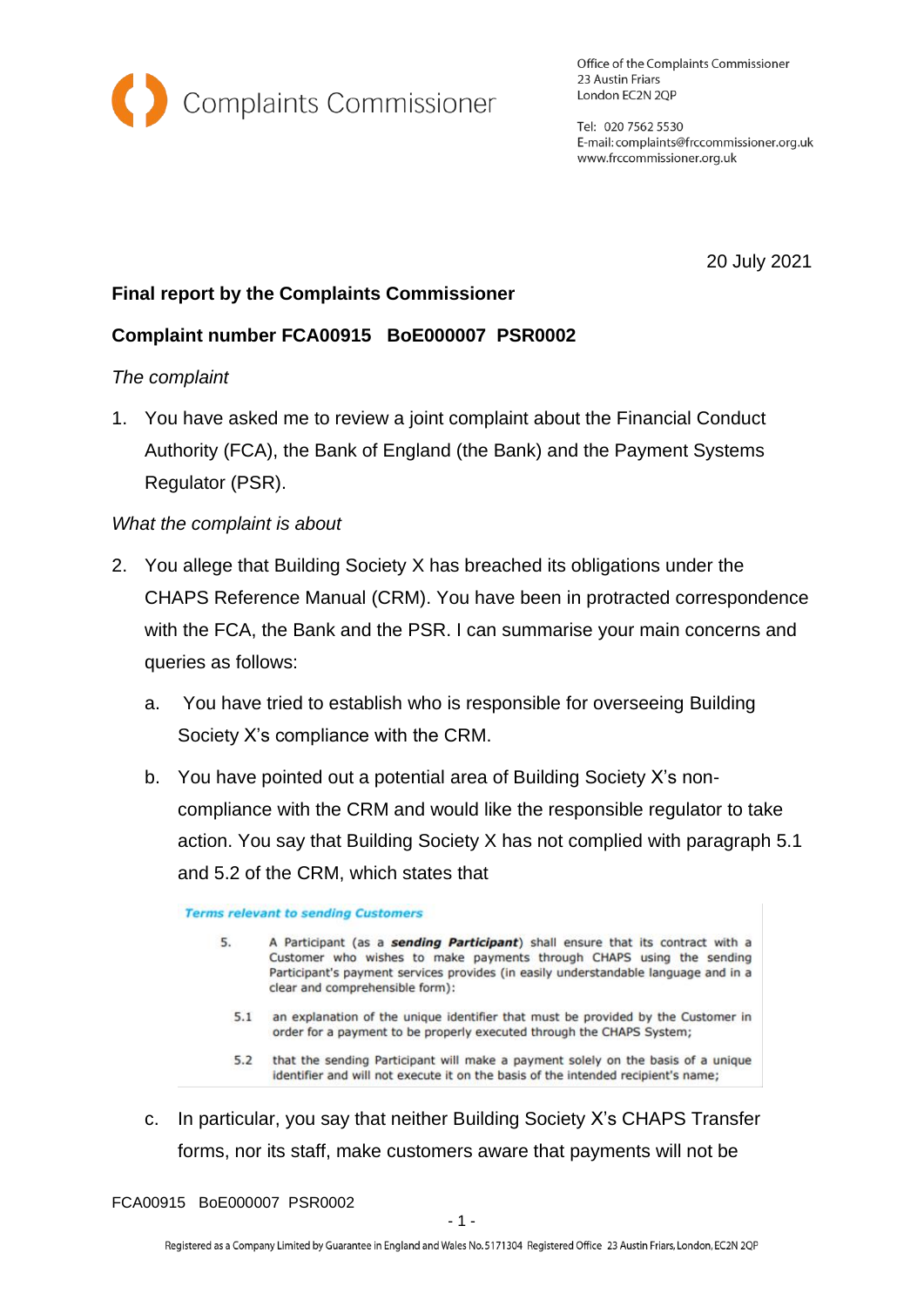matched to the recipient's name which contravenes 5.2 above, even though both Building Society X staff and CHAPs forms require details of the beneficiary's name and address.

- d. As part of your personal research into this matter, you believe that non compliance with the CRM on this issue may be widespread across the financial services industry. You have provided CHAPS forms for 11 financial services providers which you believe are non compliant in this area as evidence of this. You would like the relevant regulator to ensure CHAPS participants are adhering to the CRM.
- e. You would like the responsible regulator to offer you compensation for your mother' s involvement in authorised push payment fraud (APP) stemming from a CHAPS transfer she made through Building Society X.

#### *What the regulators decided*

#### *The Bank*

3. The Bank excluded your complaint. It said that it has

'no statutory oversight functions in relation to CHAPS, therefore there is no statutory basis or requirement for the Bank to act as regulator in relation to the CHAPS system. The Bank is the operator of the CHAPS system and its relationship with direct participants is contractual. The Bank is unable to disclose any information about the Bank's contractual arrangements with direct participants ……on the basis that disclosure would, or would be likely to, prejudice the commercial interests of direct participants.

4. Although it excluded your complaint, the Bank also clarified that it has:

'various means to manage such risks including the rules, requirements and procedures set out in the CHAPS Reference Manual that form part of the contractual relationship with direct participants. Third parties, such as individuals, do not have any rights under these contracts and the Bank is not under any statutory, regulatory or contractual obligation to address individual complaints.'

5. The Bank also explained to you that Building Society X is an indirect participant in the CHAPS system. This means it is not admitted to participate in the CHAPS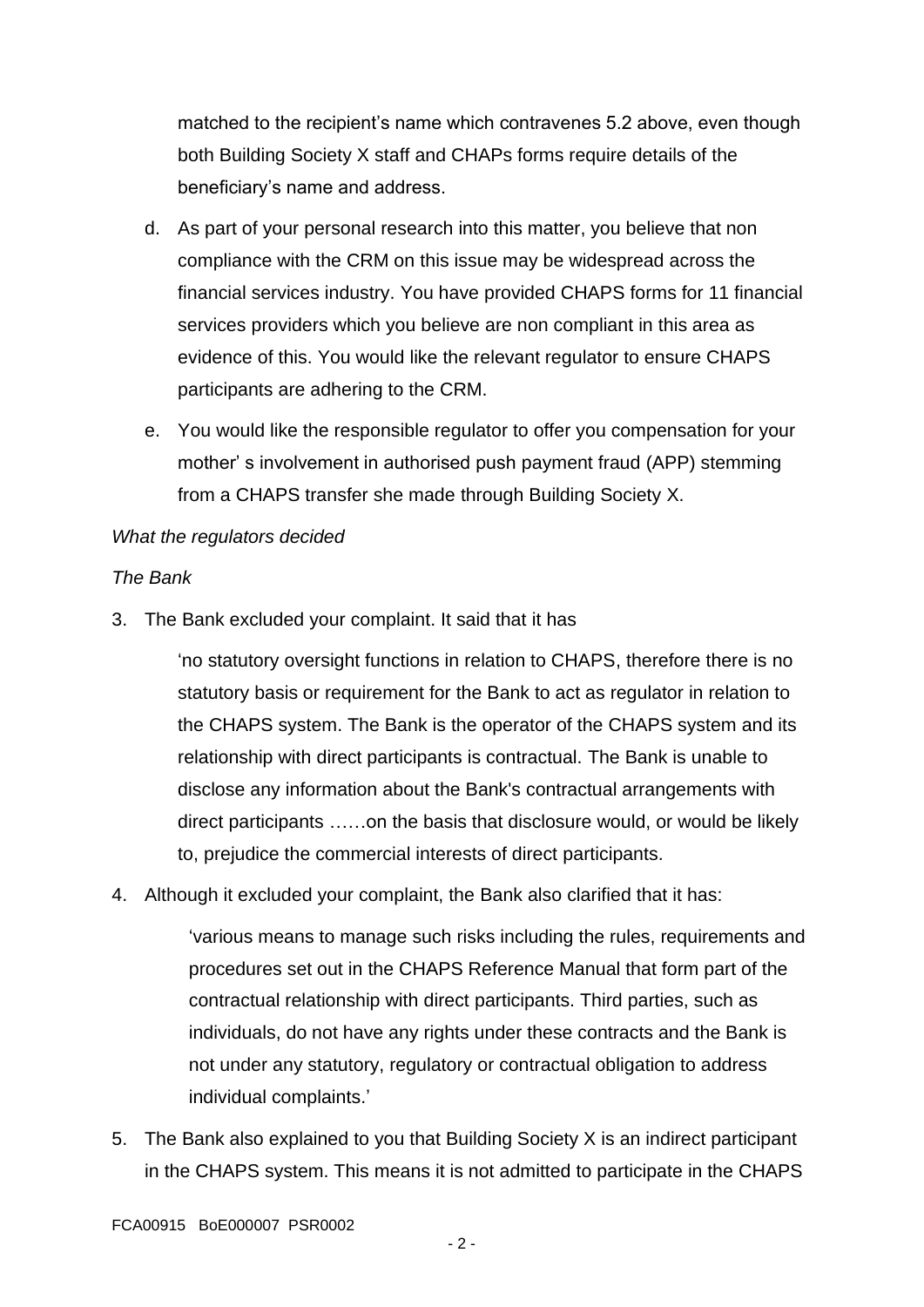system under contract with the Bank. In other correspondence the Bank explained to you that the CRM does not require direct participants to ensure that indirect participants adhere to all the rules of the CRM.

### *The FCA*

6. The FCA summarised your complaint as follows:

# 'Part One

You claim that the FCA are not adhering to the FCA Handbook, namely SUP 9.1.3; by refusing to give you guidance on how this rule is to be applied in relation to your particular case. You asked the FCA to give guidance on how rules 5 and 5.2 on page 46 of the CHAPS transfer manual need to be applied, and whether [Building Society X] have been in breach of their regulatory obligations in relation to these. The FCA told you the responsibility is with the Bank of England. You contacted the Bank and they said you need to contact the FCA as it is a 'conduct issue'.

# Part Two

You claim that both the Bank of England and the FCA claim they do not have to deal with banks breaching regulatory obligations of the CHAPS Reference Manual. You would like to be informed who actually does regulate this'.

7. The FCA did not uphold your complaint.

In response to Part One the FCA acknowledged its initial response 'whilst accurate could possibly have done more to draw attention to Regulation 90 of the Payment Services Regulations 2017 (PSRs 2017), and our associated guidance in the FCA payment services and e-money approach document'.

In response to Part Two of your complaint the FCA responded that

The Bank of England have confirmed to you that the CHAPS Reference Manual is not a regulatory rule or obligation. They have also confirmed the CHAPS Reference Manual is a document issued by the Bank of England which the direct participants have contractually agreed to adhere to. Therefore, as the CHAPS Reference Manual is not a regulatory rule or obligation it cannot be breached. For the reasons given above, I am unable to uphold Part Two of the complaint.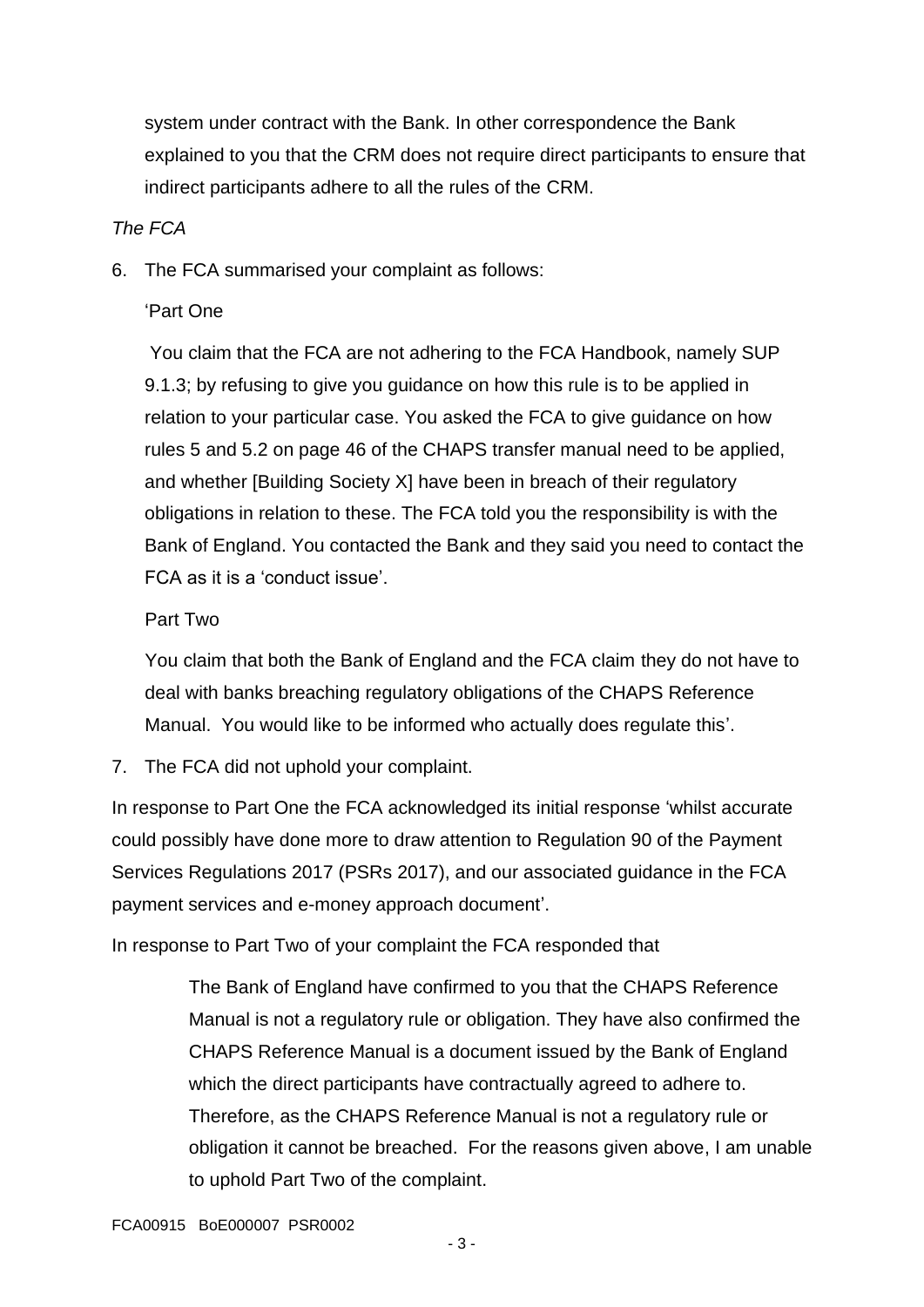#### 8. The FCA provided further information to you as follows:

'The specific CHAPS rule in question relates to the use of unique identifiers, and payments only being executed in accordance with the unique identifier provided by the customer. This is similar to regulatory requirements under Regulation 90 of the PSRs 2017 which limit a PSP liability for incorrect execution so long as executed in accordance with the unique identifier provided by the customer. And that Regulation 90 of the PSRs 2017 states that as long as the Payment Service Providers (PSP) process the payment transaction in accordance with the unique identifier provided by the payment service user, they will not be liable under the non-execution or defective execution provisions of the PSRs 2017 for incorrect execution if the unique identifier provided is incorrect.

Payment Services and Electronic Money Approach Document this is also provision of an incorrect unique identifier and PSPs must cooperate and make reasonable efforts to assist the payer in recovering the funds as required under regulation 90 of the PSRs 2017'.

### *The PSR*

- 9. The PSR responded to your concerns and queries but did not formally investigate your complaint under the Scheme, although it invited you to submit a formal complaint if you chose to do so. You have sent me the PSR response and have asked me to investigate the matter across all three regulators. Usually, under the rules of the Scheme, I would allow the PSR to investigate the matter first, but in this case, I have decided to take on the investigation of the complaint against the three regulators as I do not think there is any benefit in advising you to complain formally to the PSR given the circumstances.
- 10. The PSR said to you that

'CHAPS is co-regulated by the three authorities, with each authority holding a different responsibility in relation to CHAPS:

The PSR regulates the CHAPS system and CHAPS participants (except for the Bank of England as operator) for competition, innovation and promoting the interests of service users.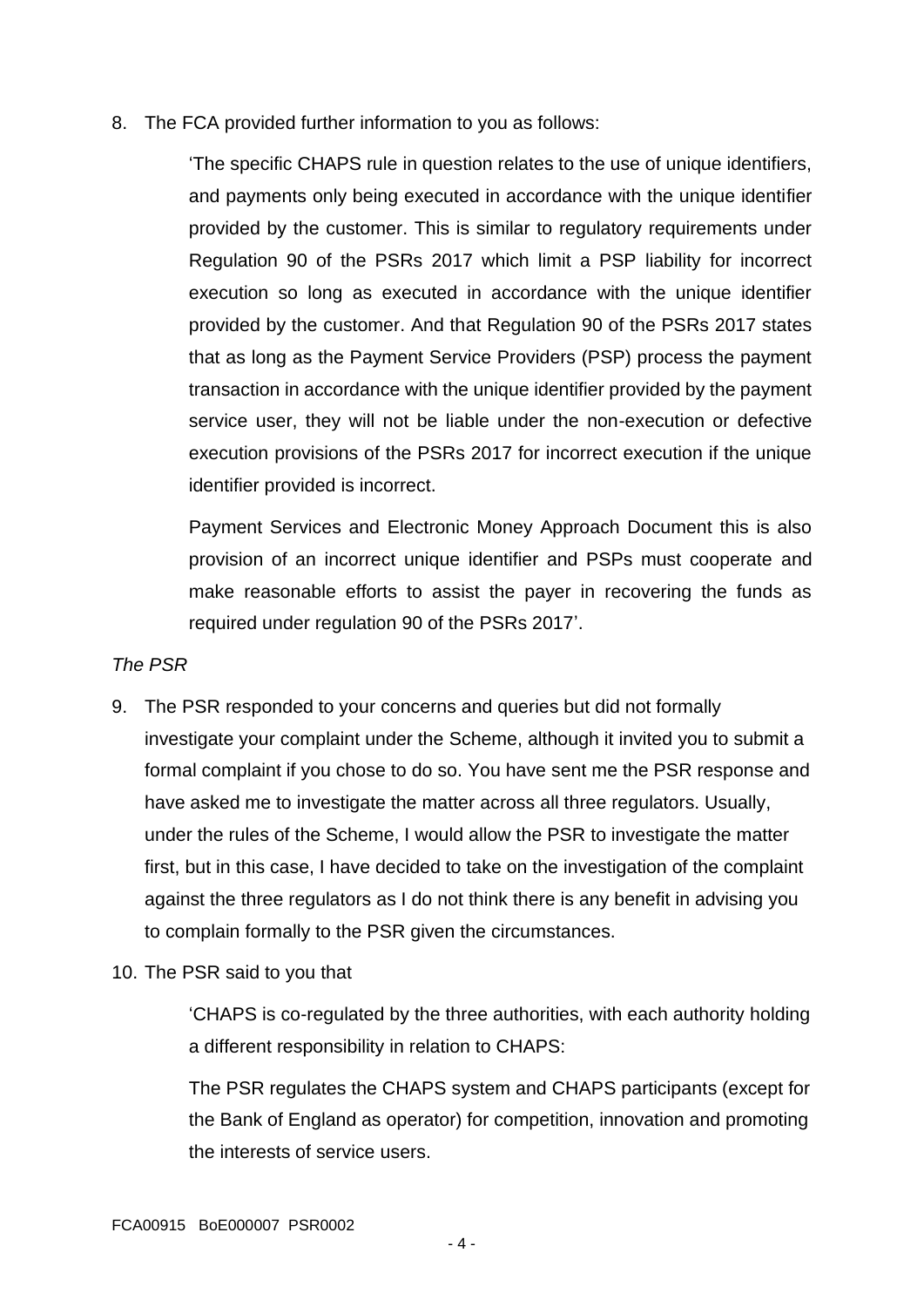The FCA regulates the majority of CHAPS participants with respect to conduct and financial crime objectives, and in relation to the majority of the Payment Services Regulations 2017.

The Bank of England owns and operates the CHAPS system, and it is the Bank of England that can enforce the CHAPS system rules on its participants'.

11. The PSR concluded that in this instance it did not have the authority to assist you and that it had previously advised you to contact the Bank as the operator of the CHAPS system.

### *Why you are unhappy with the regulator's decision*

- 12. You do not understand who the relevant regulator is for the CHAPS system and in particular for paragraph 5.2 of the CRM and you would like me to clarify this for you.
- 13. You complain that the relevant regulator is 'allowing' CHAPS participants to breach the CRM rules.
- 14. You would like the relevant regulator to offer you compensation for your mother's losses due to Building Society X's non compliance with paragraph 5.2 of CRM.

### *My analysis*

- 15. Your complaint stems from an authorised push payment fraud perpetrated on your mother in June 2018. You say that your 'mother believed she was sending £X to her eldest son as they had agreed, but emails were intercepted and she was tricked into transferring the money to a fraudsters account'. What appears to have happened is that your mother as the sender was transferring funds to a legitimate payee but was deceived into providing the account number and sort code of an account held by a different person, and so transferred the funds via CHAPS to a fraudster.
- 16. On her behalf, you approached Building Society X, the indirect sending participant in the CHAPS system to try and resolve the matter. You say that Building Society X's staff and CHAPS form did not make customers aware that payments will not be matched to the recipient's name despite staff taking down details of the recipient's name and address. Building Society X's staff did not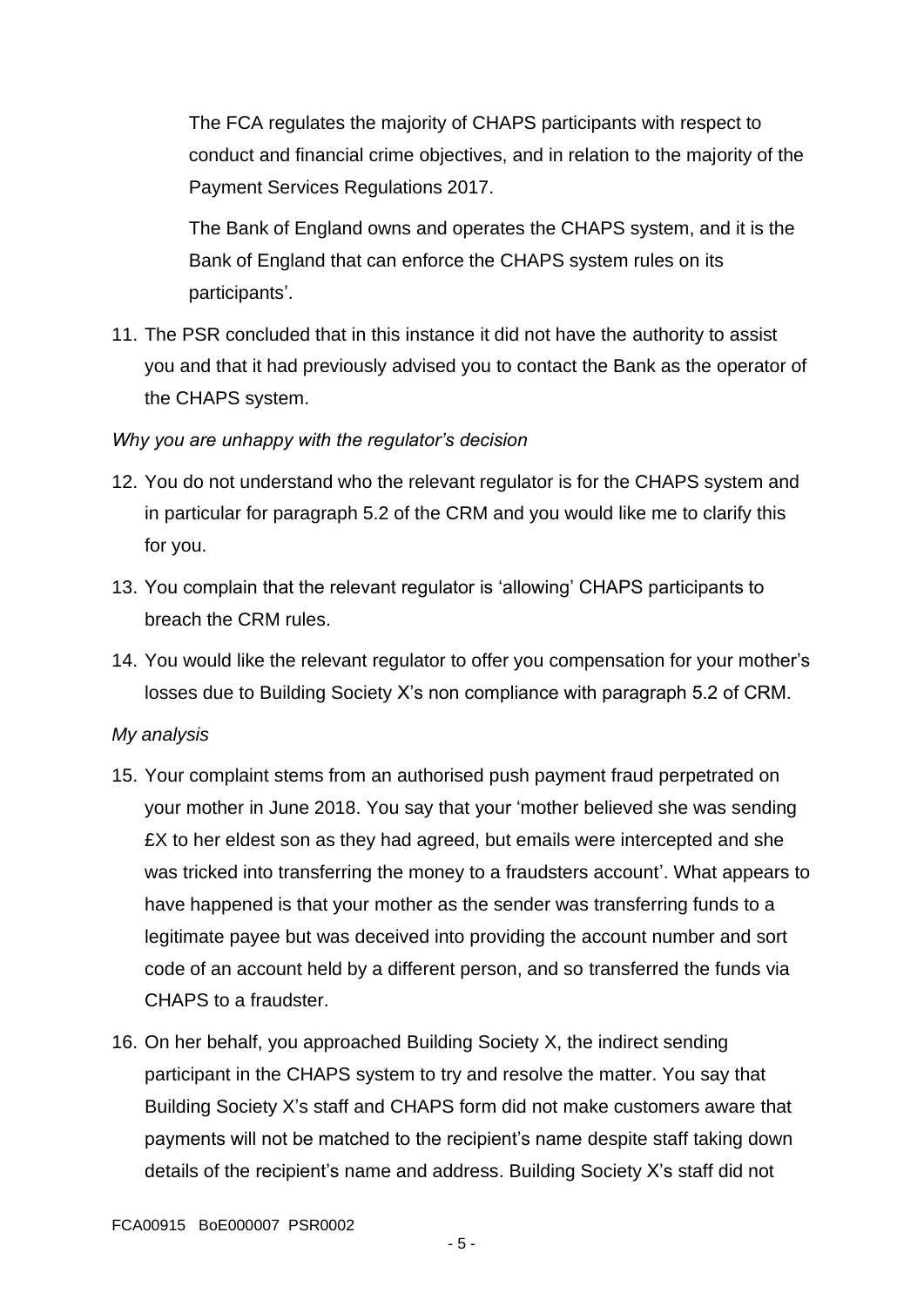inform your mother that this information would not be cross checked and payment would only be made according to the unique identifier, which is the sort code and account number.

- 17. You say that you complained about this to Building Society X. Initially, Building Society X replied to you that it was not part of the process, its branch staff follow the CHAPS process in such detail.
- 18. You continued to correspond with Building Society X on your complaint and it subsequently replied to you that it had complied with its obligations and referred you to the small print in its contractual terms and conditions, where it was specified that for CHAPS payments, the bank's name and address, sort code, account number and, if applicable, reference would be required. You say Building Society X argued that as the small print did not specify the recipient's name as a requirement this proved compliance with paragraph 5.2 of the CRM.
- 19. You do not agree that Building Society X has complied with paragraph 5 of the CRM as compliance with this paragraph states that 'a sending participant has to provide its customer... in easily understandable language and in a clear and comprehensible form that the payment will not be executed on the basis of the intended recipient's name'.
- 20. You further point out to me that Building Society X staff specifically asked for the recipient details and that:

'In November 2019, the Treasury's report on Economic Crime stated - 5. The fact that banks were not previously confirming payees is a serious failure to protect customers from harm. Asking for such information but not using it would have created a false sense of security among some customers when sending payments. It might have been better for banks to not ask for this information at all if they were not going to use it for fraud prevention. (Paragraph 40)'.

21. Having researched the matter further, you feel that at least 11 other financial services providers' CHAPS forms do not adhere to paragraph 5 of the CRM, and you attach their CHAPS forms as evidence. In one case, after you raised the issue with your building society Y, it conceded your point and amended its CHAPS form to read as follows: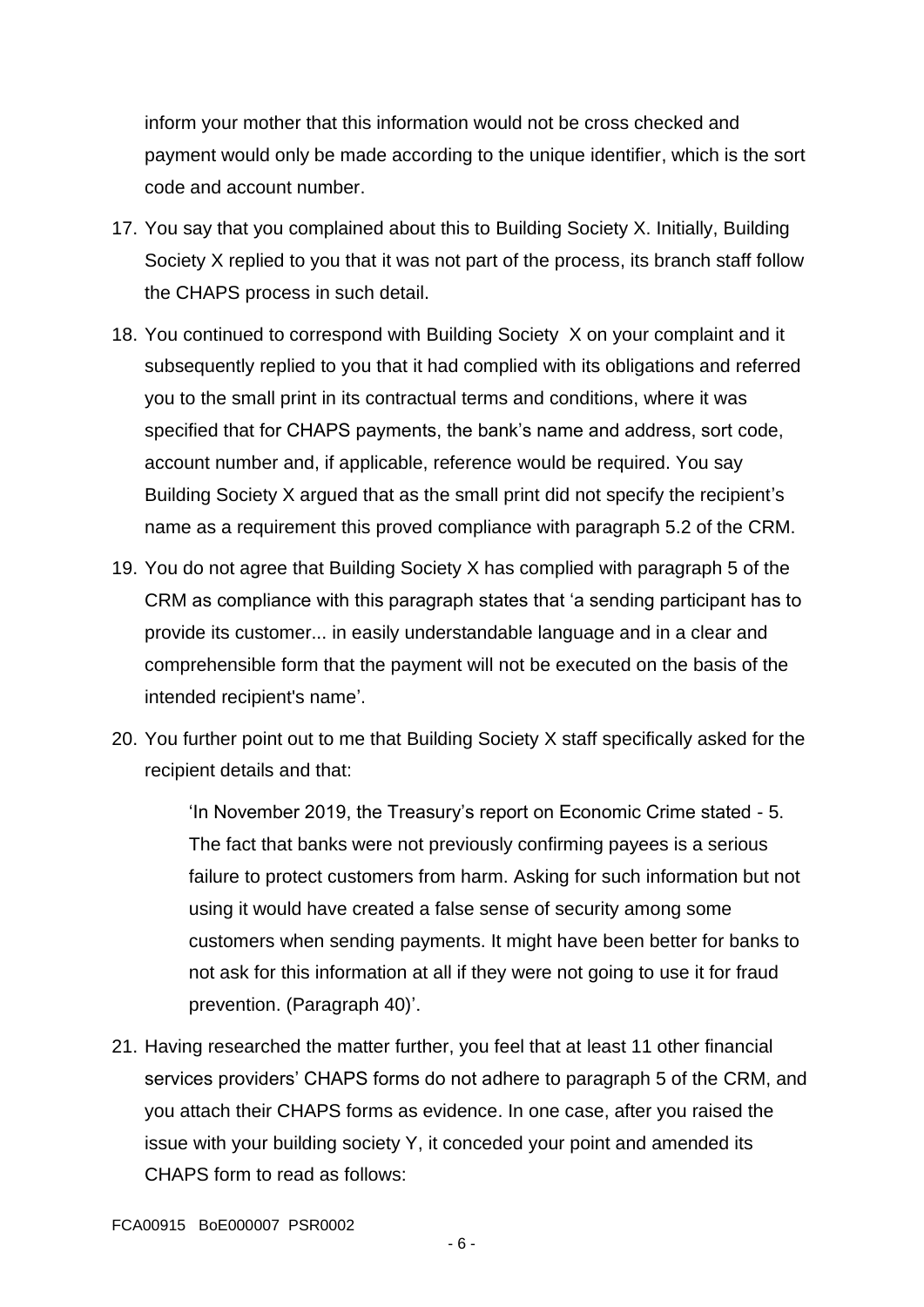'Beneficiary details -person or organisation to be paid

Confirmation of Payee check-will not be performed on this transaction. You must ensure the correct account name and number are used here to avoid the RISK TO YOU of payment loss or further charges. If any details are not known, please consult the beneficiary who should provide this information before the instruction is provided'*.*

- 22. However, you were not able to resolve the issue with Building Society X and subsequently approached the regulators with points 2 a-d above.
- 23. What followed was an initial period during which you were referred from regulator to regulator for answers. Partly this was due to the fact that the different regulators perform different functions with respect to different aspects of the CHAPS system, and partly because your concerns where interpreted first as requests for information on what is a complex subject, rather than a formal complaint.
- 24. Ultimately though, it seems to me that the three regulators did come to understand that
	- a. you were unhappy about your mother's personal CHAPS experience with Building Society X and wanted to know who is the relevant regulator for the CHAPS system, and for the relevant regulator to assist you in your dispute with Building Society X and/or compensate you for your mother's losses; and
	- b. further that you were alleging that Building Society X and other financial services providers were not complying with their obligations under paragraph 5 of the CRM.
- 25. Regarding the matter of the relevant regulator. Apart from general considerations about which regulator oversees which part of the CHAPS system, you had a specific case which you referred to the regulators: you alleged that an indirect participant (Building Society X) was not complying with paragraph 5 of the CRM, in particular 5.2 which says that the sending participant will make a payment solely on the basis of a unique identifier rather than the recipient's name, and that this information has to be communicated clearly to the sending participant's customer.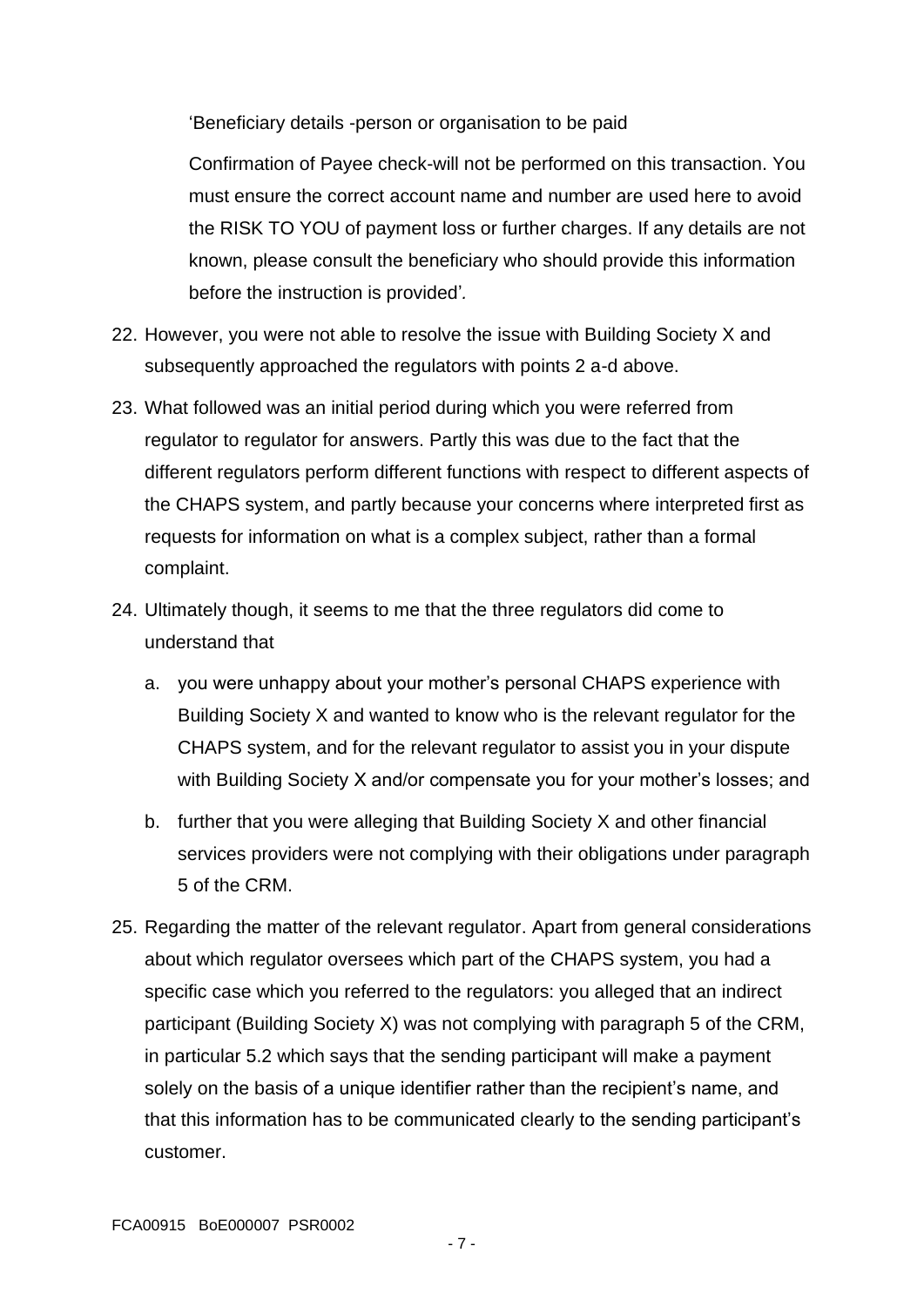- 26. The Bank explained to you that Building Society X was an indirect participant in the CHAPS system but that the CRM does not require direct participants to ensure that indirect participants adhere to all the rules of the CRM.
- 27. However, the Bank also explained to me as a result of my further queries that

'notwithstanding that the complaint falls outside the Complaints Scheme, paragraph 2 of Section 3 (End user terms) of Part B of Chapter III of the CRM requires direct participants to ensure that the contracts between indirect participants and end users provides all matters which are specified in Section 1 (Customer terms) of Part A of Chapter III of the CRM. This includes paragraphs 5.1 and 5.2.'

- 28. In summary then, the Bank is the operator rather than the statutory regulator of the CHAPS systems. It has a contractual relationship with the direct participants, who have agreed to comply with CRM and who in turn have an obligation to ensure that indirect participants comply with paragraph 5. The Bank can enforce the rules on the participants (see paragraph 27 above) , but it is not under a statutory obligation to do so, and therefore any complaint you have about the Bank's operation of the CHAPS system is excluded under the Complaints Scheme. The Bank has excluded your complaint on paragraph 3.4(d) of the Scheme which provides that complaints about the actions, or inactions, of the Bank that do not relate to its functions under Part 18 of FSMA or under Part 5 of the 2009 Act are excluded from the Scheme. I agree that such an exclusion applies in this case.
- 29. The FCA is responsible for the making sure that Banks comply with regulation 90 of the Payment Services Regulations 2017.
- 30. Further to my queries, the FCA has confirmed to me that:

'The FCA is not responsible for overseeing issues relating to the CHAPS Reference Manual. The CHAPS Reference Manual is not a regulatory rule or obligation. The CHAPS Reference Manual is a commercial agreement between participants and responsibility for the CHAPS Reference Manual passed to the Bank of England in 2017. The CHAPS Reference Manual is issued by the Bank of England which the direct participants have contractually agreed to adhere to.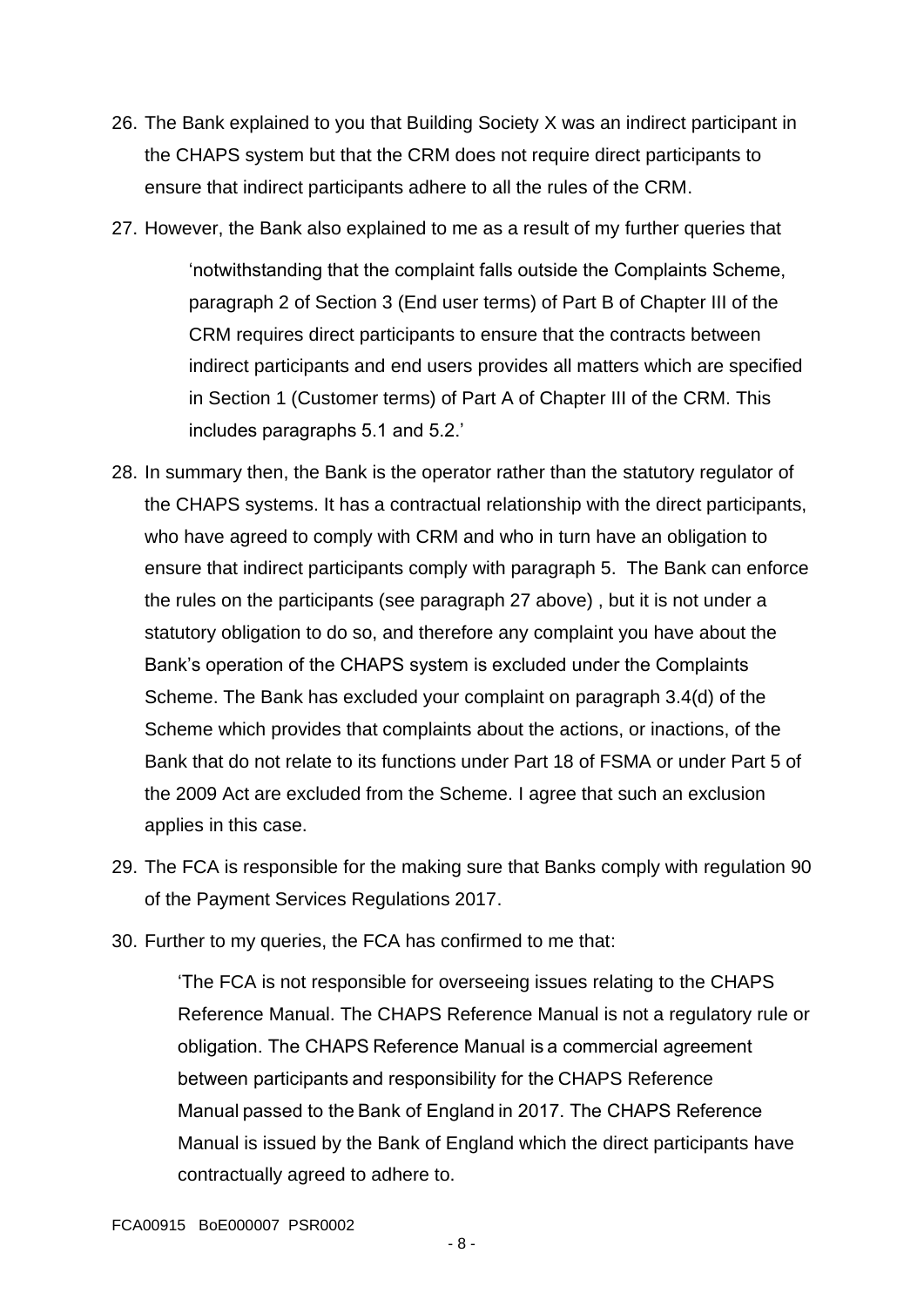The FCA supervises firms conduct under the Payment Services Regulations 2017 (PSRs), which include requirements (Regulations 43 and 48) for payment services firms to provide customers with the payment routing information (or unique identifier) that the customer needs to provide for a payment instruction to be properly initiated or executed. However, the PSRs do not require firms to disclose to customers that they will not execute a transaction based on the intended recipient's name.

Although section 5 of CHAPS Reference Manual and Regulations 43 and 48 of the PSRs 2017 both relate to the use of unique identifiers in CHAPS payments, the FCA's supervision of firms conduct under the PSRs does not extend to the issues set out in section 5.2 of the CHAPS Reference Manual.

The FCA supervises firms conduct under the Payment Services Regulations 2017 (PSRs), which include requirements (Regulations 43 and 48) for payment services firms to provide customers with the payment routing information (or unique identifier) that the customer needs to provide for a payment instruction to be properly initiated or executed. However, the PSRs do not require firms to disclose to customers that they will not execute a transaction on the basis of the intended recipient's name'.

- 31. The PSR has said it has no oversight of the matters you raise and you have told me you have been to the Financial Services Ombudsman but it considers your complaint out of jurisdiction.
- 32. For the reasons above, your complaint that Building Society X in particular, and other financial services providers in general, are not complying with paragraph 5.2 of the CRM is excluded from the Complaints Scheme, as it is not within the regulatory remit of any of the three regulators.
- 33. Although your complaint may be formally excluded under the Scheme, you are raising concerns about a topic which has already been the subject of both regulatory and government focus. In response to APP issues, in August 2019 the PSR issued a direction to the UK's six largest banks to implement confirmation of payee (CoP) measures and on 1 July 2020 the PSR issued a statement that there is now widespread coverage of CoP in the financial services industry. This will help reduce APP fraud in future. I appreciate this will be of little consolation